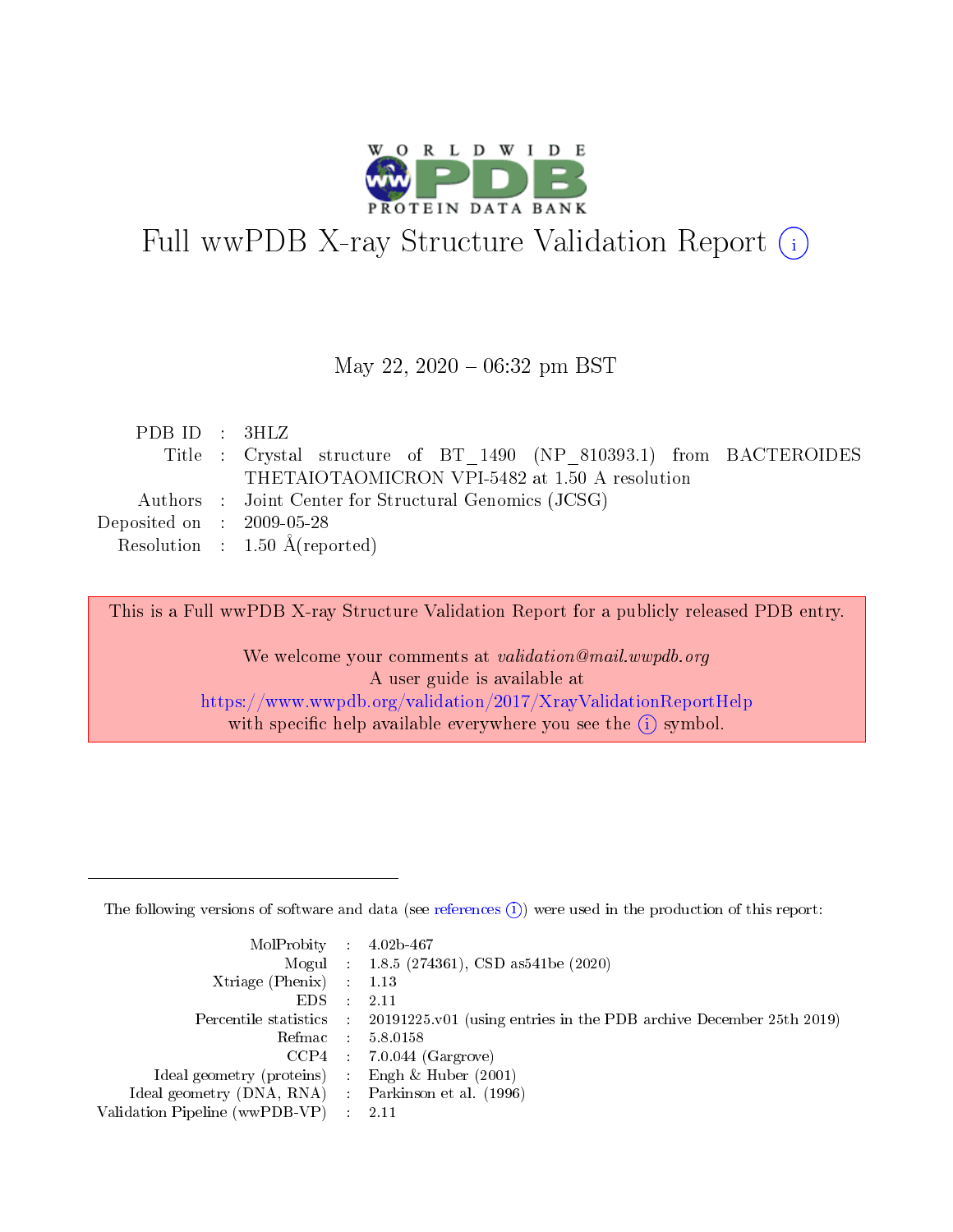# 1 [O](https://www.wwpdb.org/validation/2017/XrayValidationReportHelp#overall_quality)verall quality at a glance  $(i)$

The following experimental techniques were used to determine the structure: X-RAY DIFFRACTION

The reported resolution of this entry is 1.50 Å.

Percentile scores (ranging between 0-100) for global validation metrics of the entry are shown in the following graphic. The table shows the number of entries on which the scores are based.



| Metric                | Whole archive<br>$(\#\mathrm{Entries})$ | <b>Similar resolution</b><br>$(\#\text{Entries}, \, \text{resolution range}(\textup{\AA}))$ |
|-----------------------|-----------------------------------------|---------------------------------------------------------------------------------------------|
| $R_{free}$            | 130704                                  | $2936(1.50-1.50)$                                                                           |
| Clashscore            | 141614                                  | $3144(1.50-1.50)$                                                                           |
| Ramachandran outliers | 138981                                  | $3066(1.50-1.50)$                                                                           |
| Sidechain outliers    | 138945                                  | $3064(1.50-1.50)$                                                                           |
| RSRZ outliers         | 127900                                  | $2884(1.50-1.50)$                                                                           |

The table below summarises the geometric issues observed across the polymeric chains and their fit to the electron density. The red, orange, yellow and green segments on the lower bar indicate the fraction of residues that contain outliers for  $>=3, 2, 1$  and 0 types of geometric quality criteria respectively. A grey segment represents the fraction of residues that are not modelled. The numeric value for each fraction is indicated below the corresponding segment, with a dot representing fractions <=5% The upper red bar (where present) indicates the fraction of residues that have poor fit to the electron density. The numeric value is given above the bar.

| Mol | Chain | Length | Quality of chain     |    |  |  |
|-----|-------|--------|----------------------|----|--|--|
|     |       | 269    | $\frac{0}{0}$<br>93% | 7% |  |  |
|     |       | 269    | 2%<br>95%            | 5% |  |  |

The following table lists non-polymeric compounds, carbohydrate monomers and non-standard residues in protein, DNA, RNA chains that are outliers for geometric or electron-density-fit criteria:

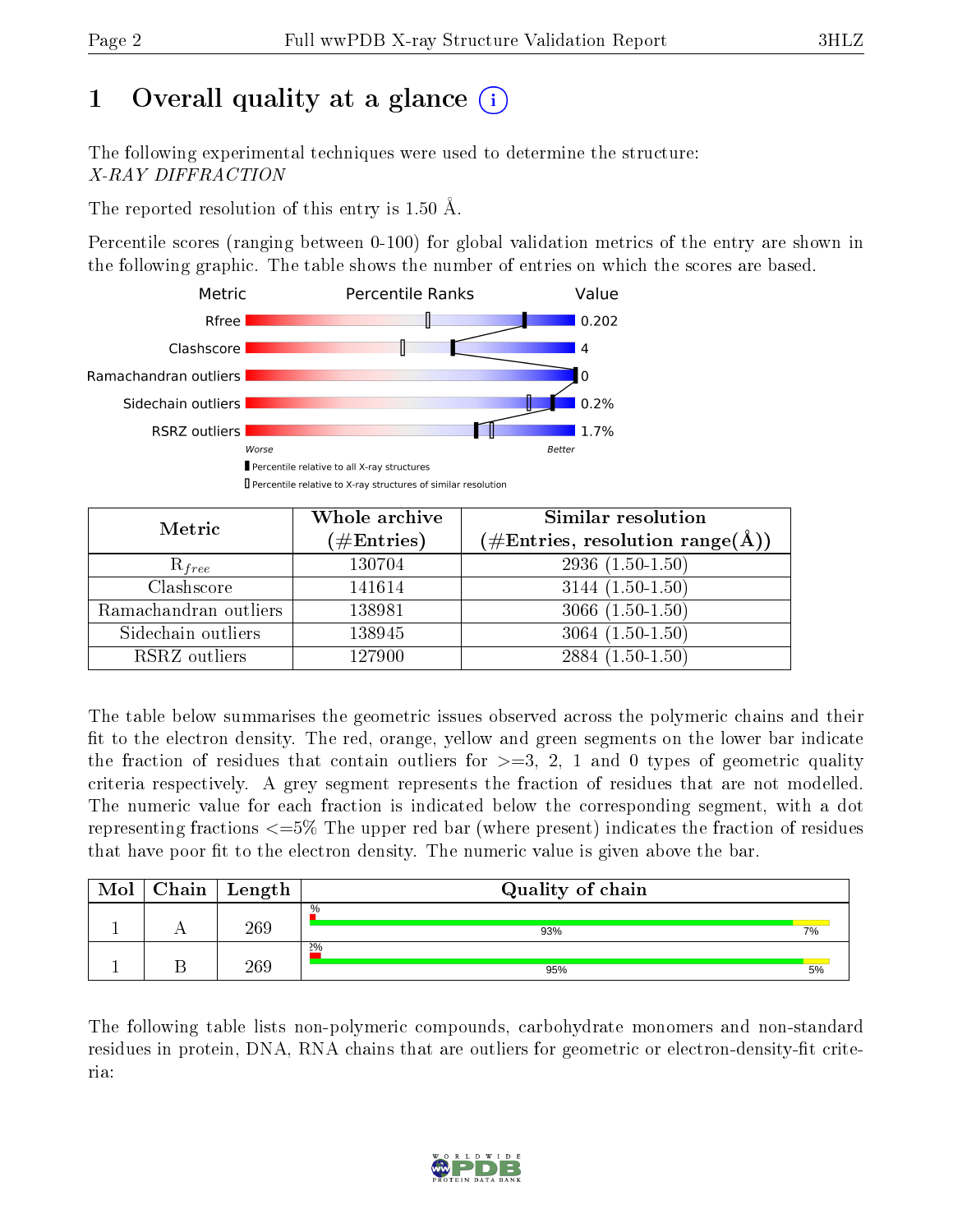| Mol |  |     |  | Type   Chain   Res   Chirality   Geometry   Clashes   Electron density |
|-----|--|-----|--|------------------------------------------------------------------------|
|     |  | חדה |  |                                                                        |
|     |  | תרח |  |                                                                        |

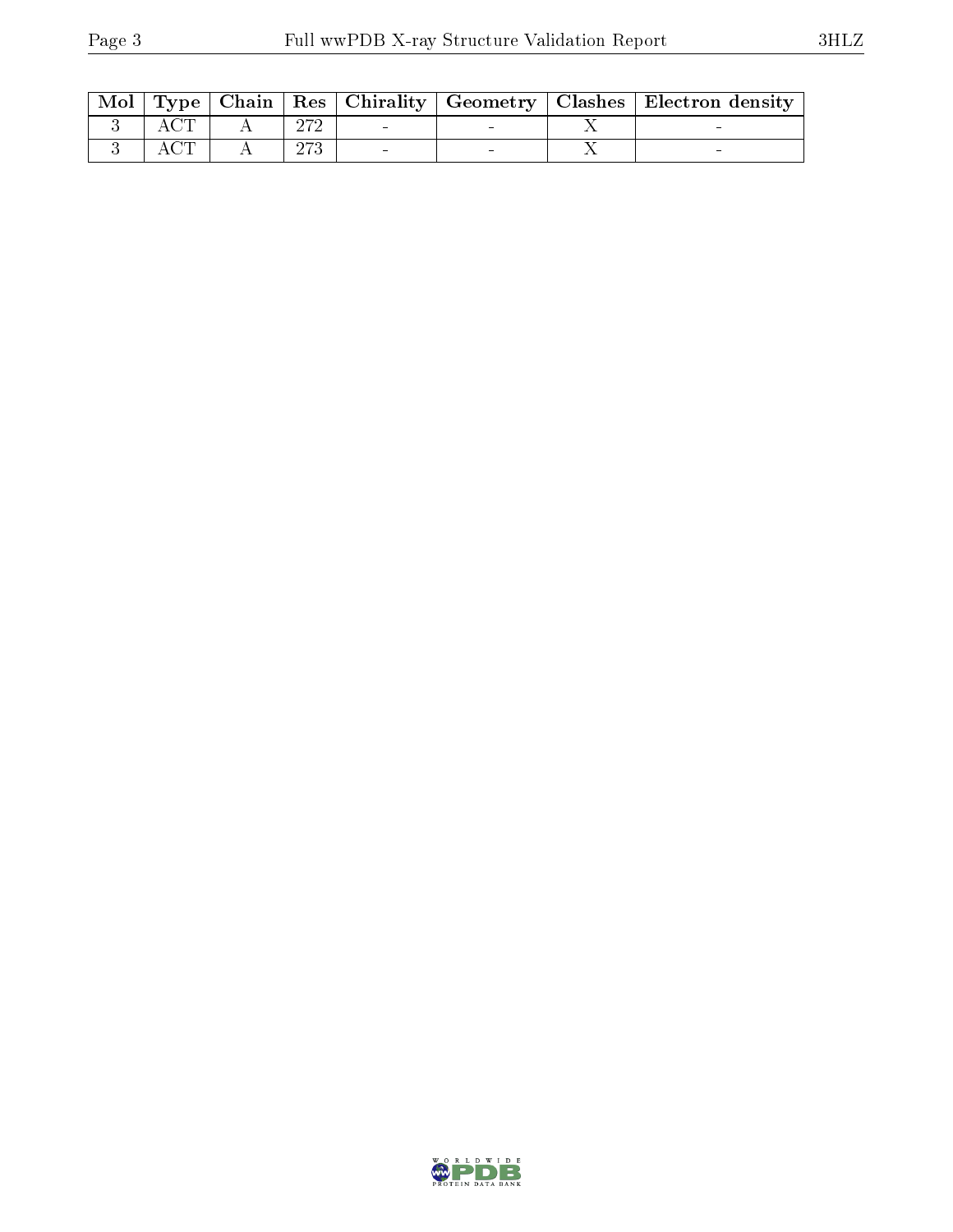# 2 Entry composition (i)

There are 5 unique types of molecules in this entry. The entry contains 4832 atoms, of which 0 are hydrogens and 0 are deuteriums.

In the tables below, the ZeroOcc column contains the number of atoms modelled with zero occupancy, the AltConf column contains the number of residues with at least one atom in alternate conformation and the Trace column contains the number of residues modelled with at most 2 atoms.

• Molecule 1 is a protein called uncharacterized protein BT 1490.

| Mol | Chain   Residues | Atoms         |                                    |  |  |  | $\text{ZeroOcc}$   AltConf   Trace |  |  |
|-----|------------------|---------------|------------------------------------|--|--|--|------------------------------------|--|--|
|     | 268              | Total<br>2186 | C N O S Se<br>1407 339 429 5 6     |  |  |  |                                    |  |  |
|     | 269              | 2157          | Total C N O S Se<br>1386 337 422 6 |  |  |  |                                    |  |  |

There are 2 discrepancies between the modelled and reference sequences:

| Chain | Residue   Modelled   Actual |                          | Comment                      | Reference |
|-------|-----------------------------|--------------------------|------------------------------|-----------|
|       | -GLY                        | <b>Contract Contract</b> | leader sequence   UNP Q8A7P4 |           |
|       | GLY                         |                          | leader sequence   UNP Q8A7P4 |           |

• Molecule 2 is GLYCEROL (three-letter code: GOL) (formula:  $C_3H_8O_3$ ).



|  | $\text{Mol}$   Chain   Residues | Atoms   |  |  | $ZeroOcc \mid AltConf$ |  |
|--|---------------------------------|---------|--|--|------------------------|--|
|  |                                 | Total C |  |  |                        |  |

Continued on next page...

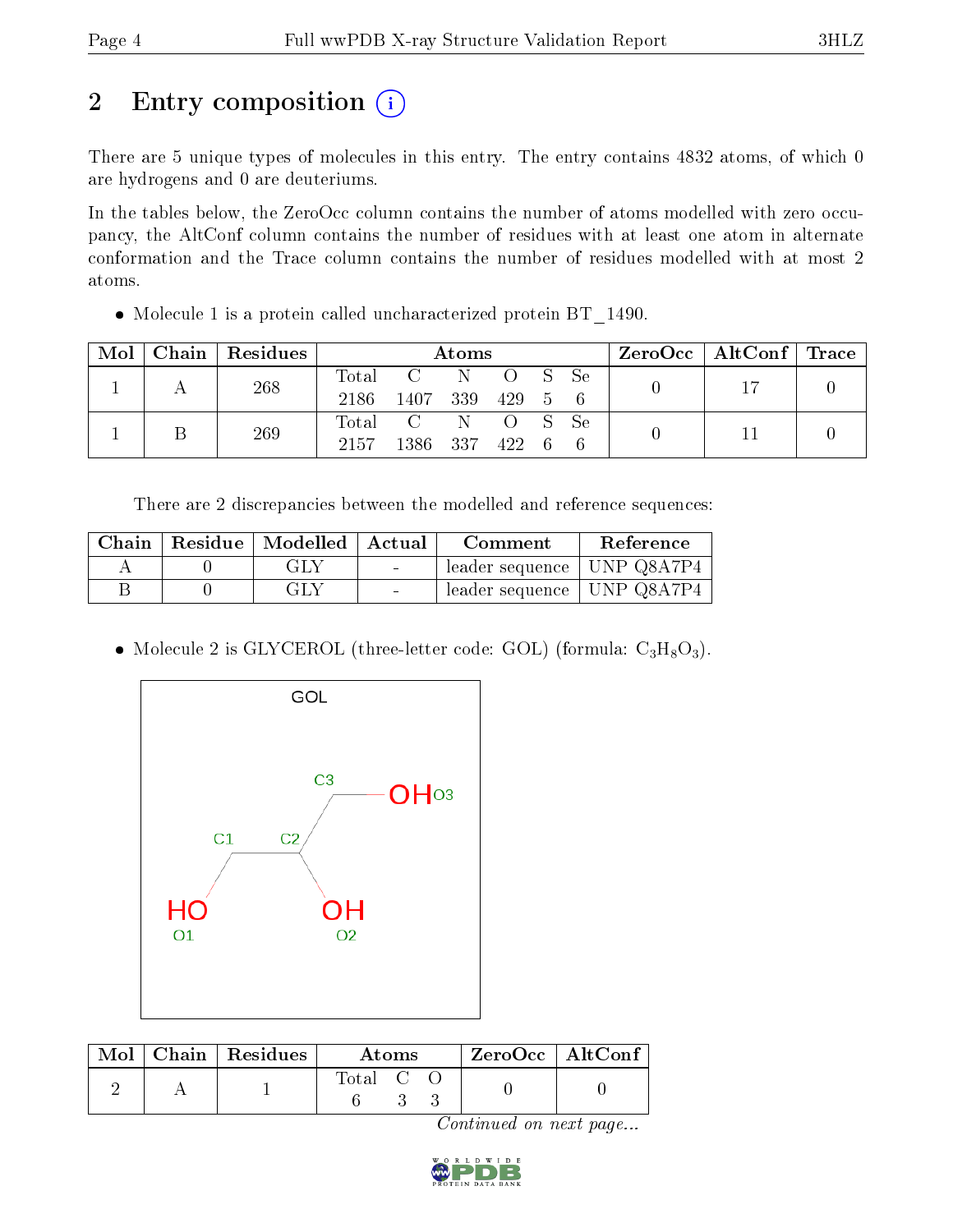Continued from previous page...

|  | Mol   Chain   Residues | Atoms                       | $ZeroOcc \   \$ AltConf |
|--|------------------------|-----------------------------|-------------------------|
|  |                        | Total C O<br>3 <sup>1</sup> |                         |
|  |                        | Total C O<br>$3^-$<br>6     |                         |
|  |                        | Total C O<br>3              |                         |

 $\bullet$  Molecule 3 is ACETATE ION (three-letter code: ACT) (formula:  $\rm{C_2H_3O_2}).$ 



| Mol | Chain Residues | Atoms                                                    | ZeroOcc   AltConf |
|-----|----------------|----------------------------------------------------------|-------------------|
| 3   |                | Total C<br>- 0<br>$\overline{2}$<br>$\mathbf{2}$         |                   |
| 3   |                | Total<br>$\mathbf C$<br>$\overline{2}$<br>$\overline{2}$ |                   |
| 3   |                | Total<br>$\mathcal{C}$<br>-2<br>$\overline{2}$           |                   |
|     |                | Total<br>$\mathcal{C}$<br>ച<br>റ                         |                   |

Molecule 4 is CALCIUM ION (three-letter code: CA) (formula: Ca).

|  | $\parallel$ Mol $\parallel$ Chain $\parallel$ Residues $\perp$ | Atoms    | ZeroOcc   AltConf |  |
|--|----------------------------------------------------------------|----------|-------------------|--|
|  |                                                                | Total Ca |                   |  |

Molecule 5 is water.

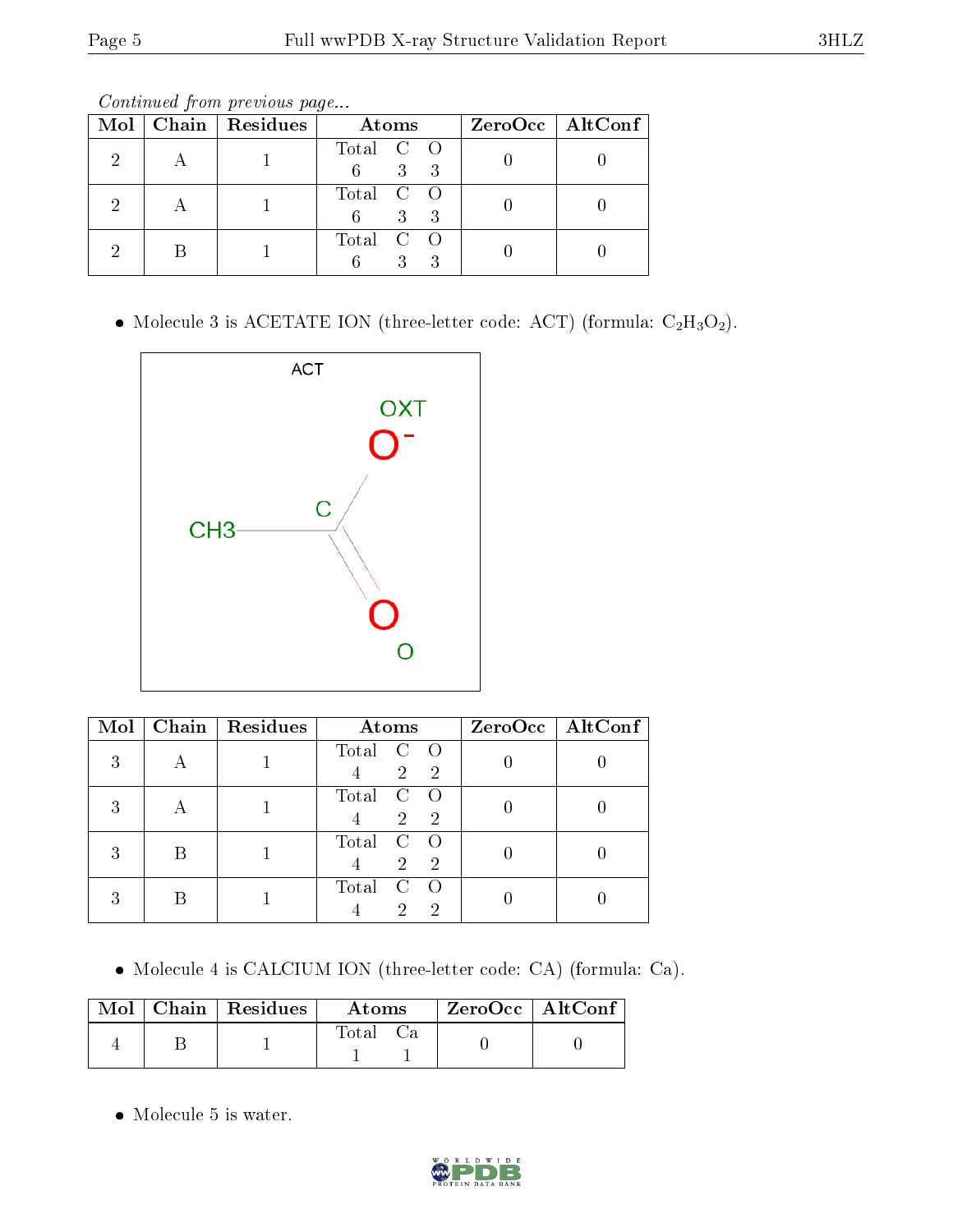|  | $Mol$   Chain   Residues | Atoms               | ZeroOcc   AltConf |
|--|--------------------------|---------------------|-------------------|
|  | 224                      | Total<br>224<br>224 |                   |
|  | 224                      | Total<br>224<br>224 |                   |

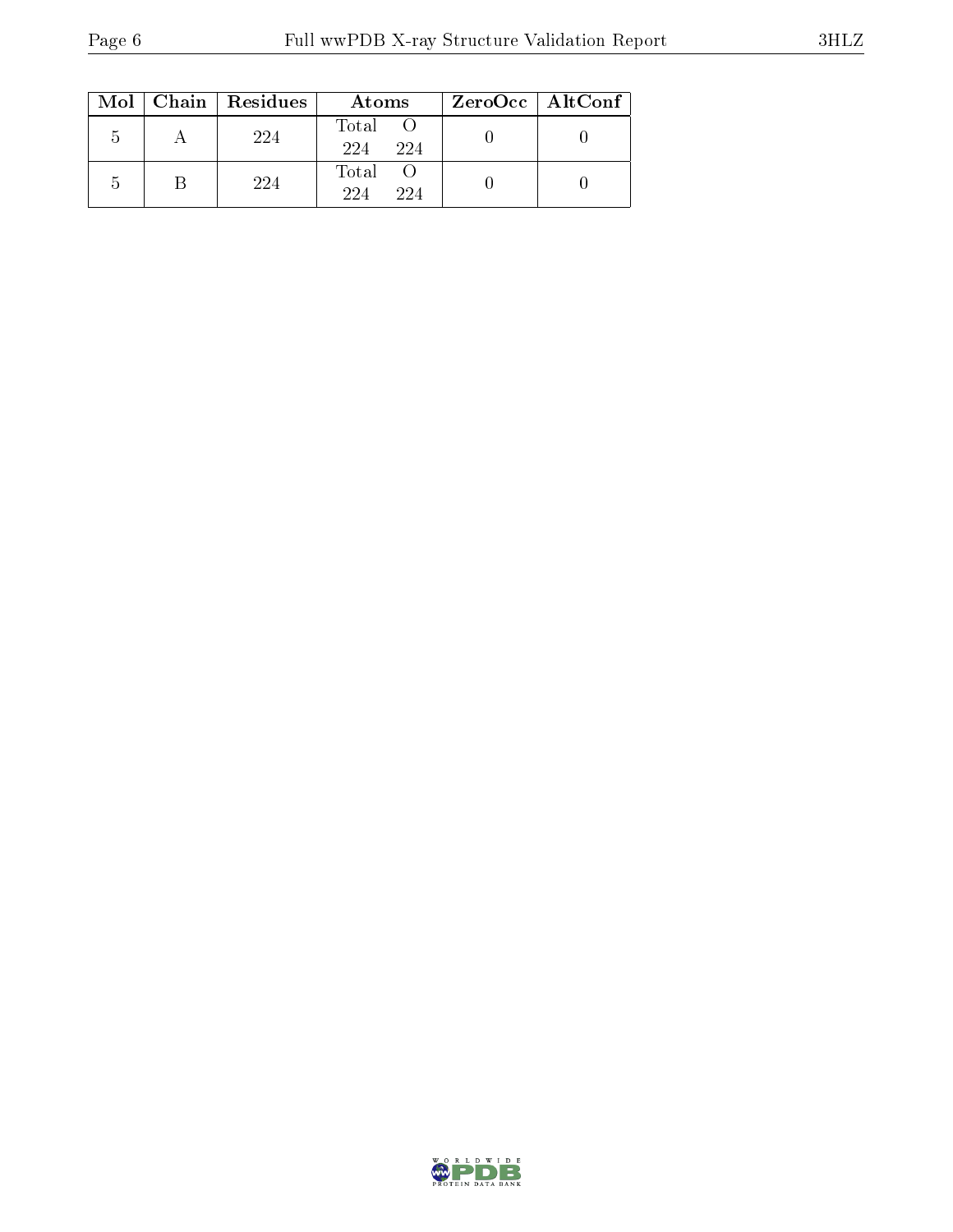# 3 Residue-property plots  $(i)$

These plots are drawn for all protein, RNA and DNA chains in the entry. The first graphic for a chain summarises the proportions of the various outlier classes displayed in the second graphic. The second graphic shows the sequence view annotated by issues in geometry and electron density. Residues are color-coded according to the number of geometric quality criteria for which they contain at least one outlier: green  $= 0$ , yellow  $= 1$ , orange  $= 2$  and red  $= 3$  or more. A red dot above a residue indicates a poor fit to the electron density (RSRZ  $> 2$ ). Stretches of 2 or more consecutive residues without any outlier are shown as a green connector. Residues present in the sample, but not in the model, are shown in grey.

• Molecule 1: uncharacterized protein BT 1490



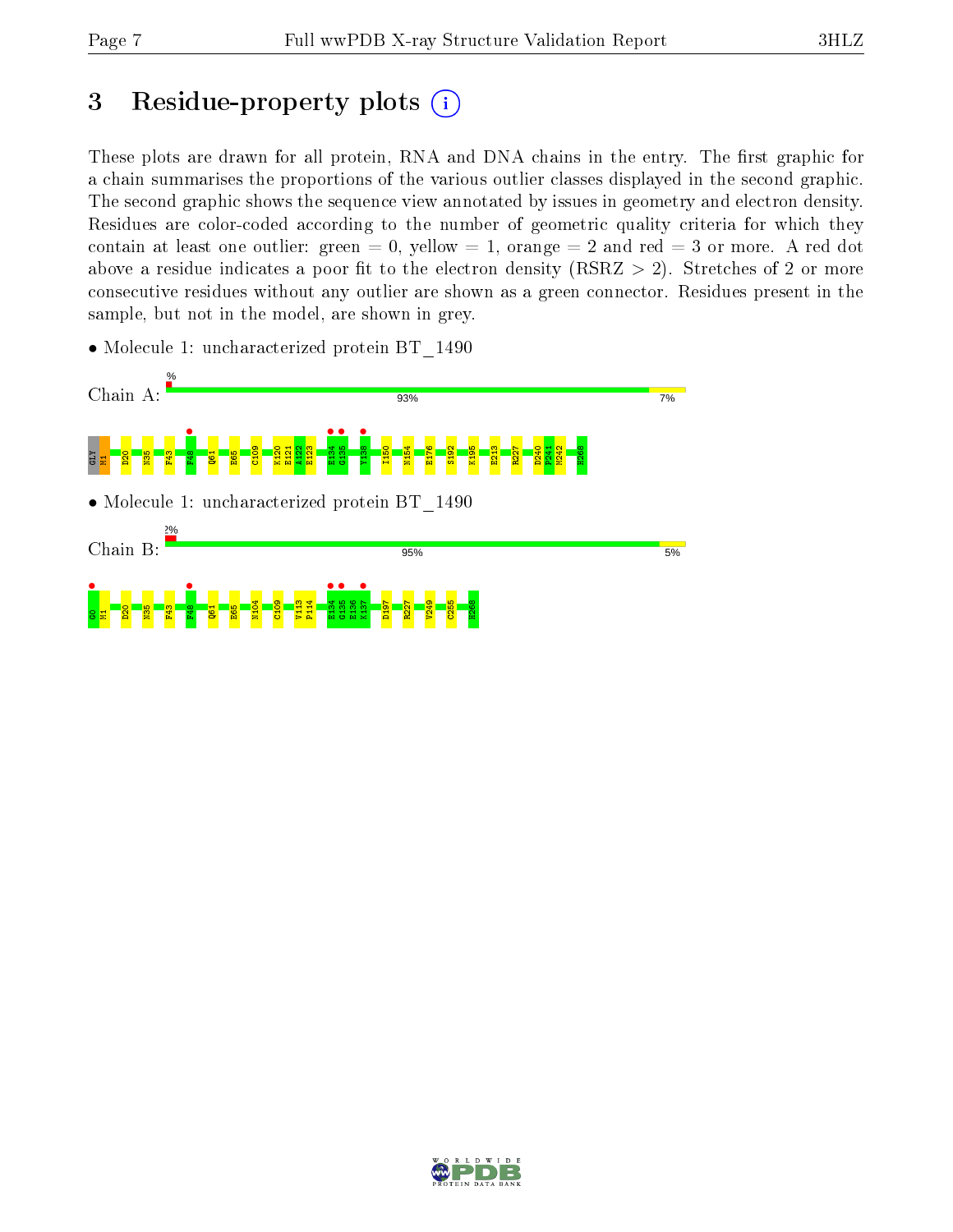# 4 Data and refinement statistics  $(i)$

| Property                                                             | Value                                                       | Source     |
|----------------------------------------------------------------------|-------------------------------------------------------------|------------|
| Space group                                                          | $P_1$                                                       | Depositor  |
| Cell constants                                                       | $62.09\text{\AA}$<br>$68.56\text{\AA}$<br>$31.21\text{\AA}$ |            |
| a, b, c, $\alpha$ , $\beta$ , $\gamma$                               | $90.39^\circ$<br>$91.50^\circ$<br>$97.34^{\circ}$           | Depositor  |
| Resolution $(A)$                                                     | 29.81<br>$-1.50$                                            | Depositor  |
|                                                                      | 29.81<br>$-1.50$                                            | <b>EDS</b> |
| % Data completeness                                                  | $94.0(29.81-1.50)$                                          | Depositor  |
| (in resolution range)                                                | 86.9 (29.81-1.50)                                           | <b>EDS</b> |
| $R_{merge}$                                                          | 0.04                                                        | Depositor  |
| $\mathrm{R}_{sym}$                                                   | (Not available)                                             | Depositor  |
| $\langle I/\sigma(I) \rangle$ <sup>1</sup>                           | 1.86 (at $1.50\text{\AA}$ )                                 | Xtriage    |
| Refinement program                                                   | REFMAC 5.2.0019, PHENIX                                     | Depositor  |
|                                                                      | $0.169$ , $0.195$                                           | Depositor  |
| $R, R_{free}$                                                        | 0.177<br>0.202<br>$\ddot{\phantom{a}}$                      | DCC        |
| $\mathcal{R}_{free}$ test set                                        | 3838 reflections $(5.00\%)$                                 | wwPDB-VP   |
| Wilson B-factor $(A^2)$                                              | 14.4                                                        | Xtriage    |
| Anisotropy                                                           | 0.388                                                       | Xtriage    |
| Bulk solvent $k_{sol}(e/\mathring{A}^3)$ , $B_{sol}(\mathring{A}^2)$ | $0.38$ , 41.6                                               | <b>EDS</b> |
| L-test for twinning <sup>2</sup>                                     | $< L >$ = 0.48, $< L2$ = 0.31                               | Xtriage    |
| Estimated twinning fraction                                          | $0.238$ for $-h,-k,l$                                       | Xtriage    |
| $F_o, F_c$ correlation                                               | 0.95                                                        | <b>EDS</b> |
| Total number of atoms                                                | 4832                                                        | wwPDB-VP   |
| Average B, all atoms $(A^2)$                                         | 24.0                                                        | wwPDB-VP   |

Xtriage's analysis on translational NCS is as follows: The largest off-origin peak in the Patterson function is  $7.01\%$  of the height of the origin peak. No significant pseudotranslation is detected.

<sup>&</sup>lt;sup>2</sup>Theoretical values of  $\langle |L| \rangle$ ,  $\langle L^2 \rangle$  for acentric reflections are 0.5, 0.333 respectively for untwinned datasets, and 0.375, 0.2 for perfectly twinned datasets.



<span id="page-7-1"></span><span id="page-7-0"></span><sup>1</sup> Intensities estimated from amplitudes.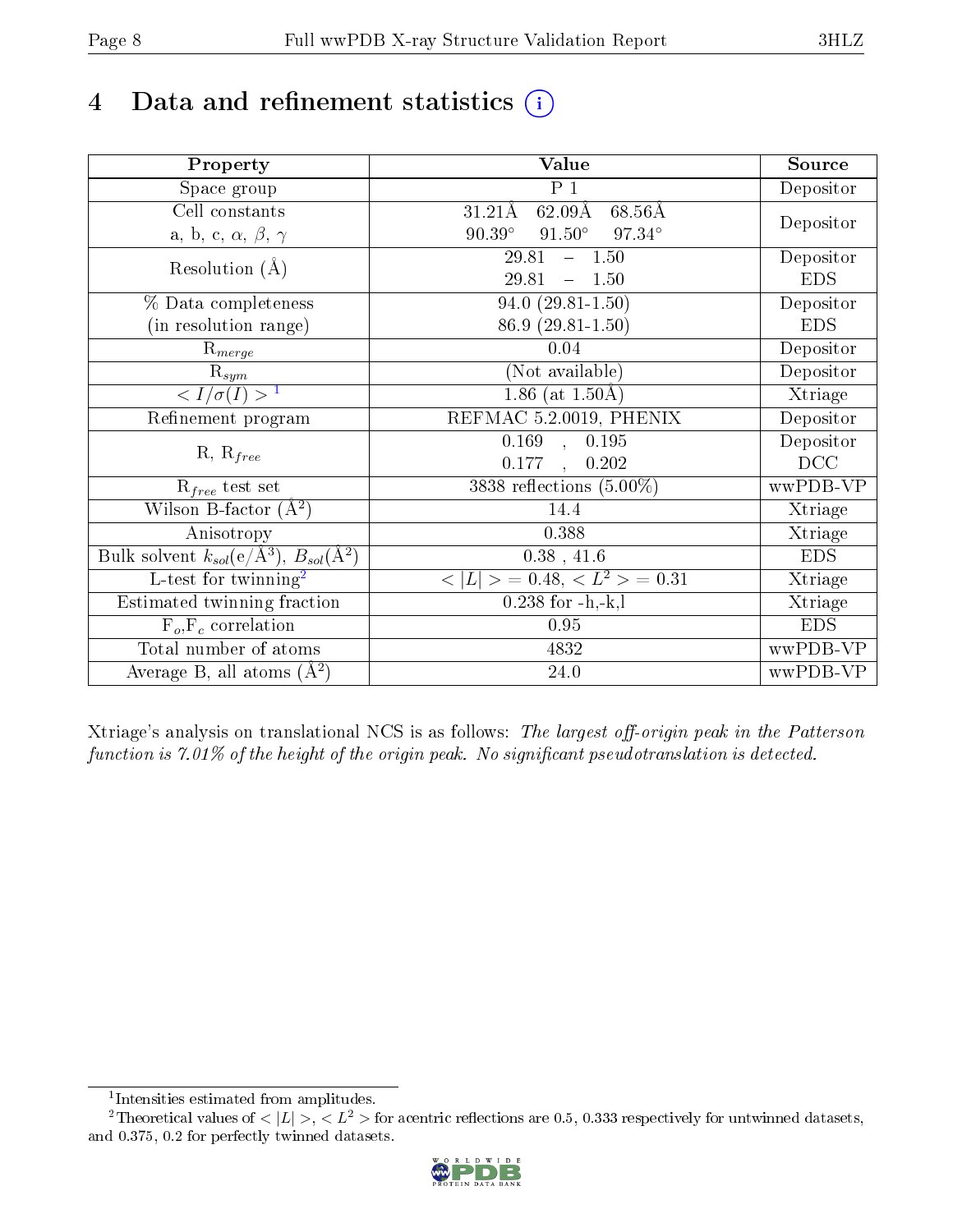# 5 Model quality  $(i)$

## 5.1 Standard geometry  $(i)$

Bond lengths and bond angles in the following residue types are not validated in this section: GOL, CA, ACT

The Z score for a bond length (or angle) is the number of standard deviations the observed value is removed from the expected value. A bond length (or angle) with  $|Z| > 5$  is considered an outlier worth inspection. RMSZ is the root-mean-square of all Z scores of the bond lengths (or angles).

| Chain |  |      | Bond lengths    | Bond angles |                     |  |
|-------|--|------|-----------------|-------------|---------------------|--|
| Mol   |  | RMSZ | # Z  > 5        | RMSZ        | $\# Z >5$           |  |
|       |  | 0.73 | $1/2285(0.0\%)$ | 0.73        | 0/3086              |  |
|       |  | 0.74 | 0/2237          | 0.76        | $2/3023(0.1\%)$     |  |
| AH    |  | 0.73 | $1/4522(0.0\%)$ | 0.74        | $(0.0\%)$<br>2/6109 |  |

All (1) bond length outliers are listed below:

|  |  |                             | $\mid$ Mol $\mid$ Chain $\mid$ Res $\mid$ Type $\mid$ Atoms $\mid$ Z $\mid$ Observed(Å) $\mid$ Ideal(Å) $\mid$ |  |
|--|--|-----------------------------|----------------------------------------------------------------------------------------------------------------|--|
|  |  | $121$   GLU   CD-OE1   6.09 |                                                                                                                |  |

All (2) bond angle outliers are listed below:

| $\text{Mol}$ | ' Chain |     | $\vert$ Res $\vert$ Type | A toms                         | Observed( $^{\circ}$ )   Ideal( $^{\circ}$ ) |        |
|--------------|---------|-----|--------------------------|--------------------------------|----------------------------------------------|--------|
|              |         | 227 | $\rm{ARG}^-$             | $NE- CZ-NH2$   $-5.37$         | 117.61                                       | 120.30 |
|              |         | 197 | A SP                     | $\vert$ CB-CG-OD1 $\vert$ 5.20 | 122.97                                       | 118.30 |

There are no chirality outliers.

There are no planarity outliers.

### 5.2 Too-close contacts  $(i)$

In the following table, the Non-H and H(model) columns list the number of non-hydrogen atoms and hydrogen atoms in the chain respectively. The H(added) column lists the number of hydrogen atoms added and optimized by MolProbity. The Clashes column lists the number of clashes within the asymmetric unit, whereas Symm-Clashes lists symmetry related clashes.

| Mol |      |          | $\text{Chain}$   Non-H   H(model)   H(added)   Clashes   Symm-Clashes |
|-----|------|----------|-----------------------------------------------------------------------|
|     | 2186 | $2098\,$ |                                                                       |
|     | 2157 | 2049     |                                                                       |
|     |      |          |                                                                       |

Continued on next page...

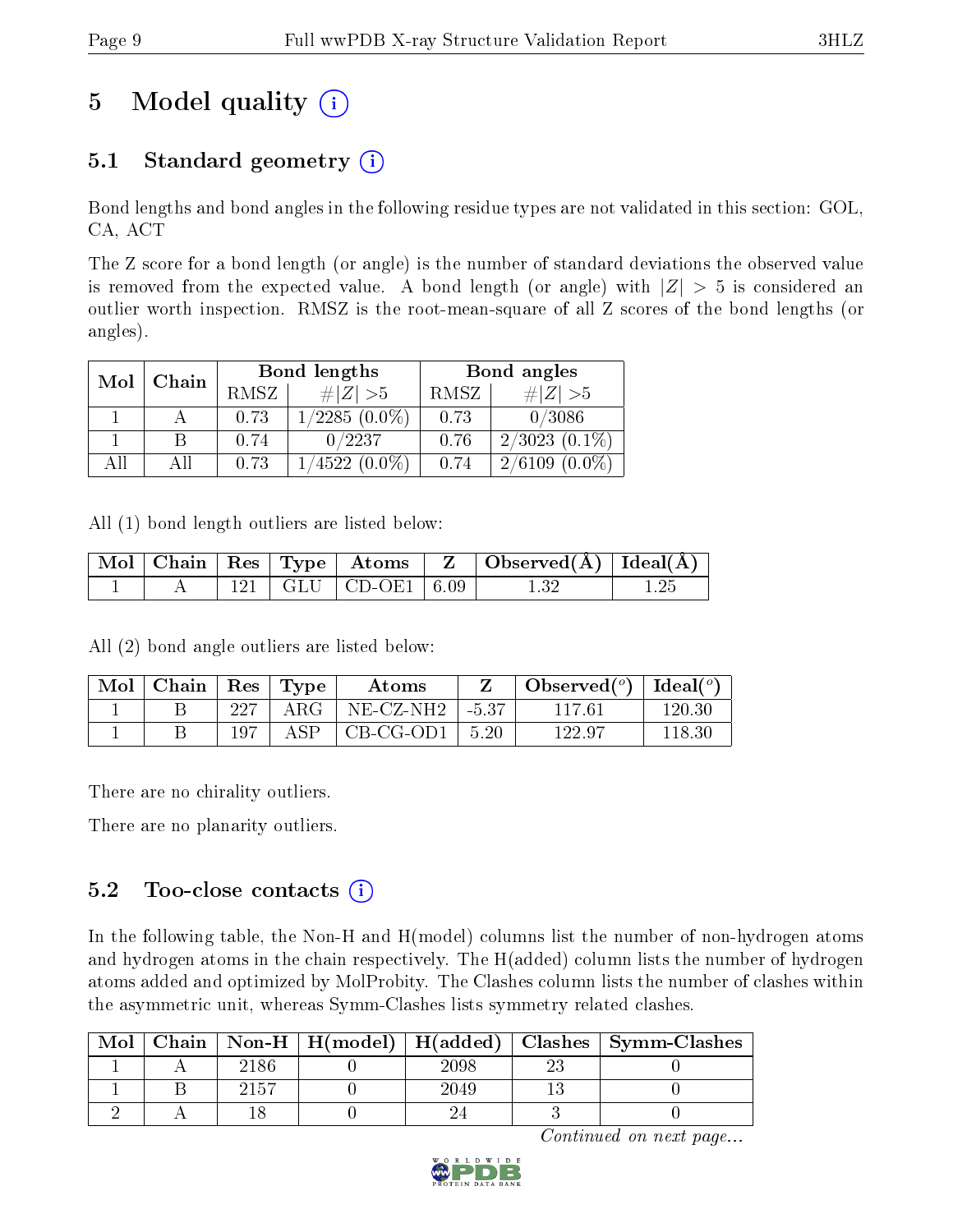| Mol |      |      |    | Chain   Non-H   H(model)   H(added)   Clashes   Symm-Clashes |
|-----|------|------|----|--------------------------------------------------------------|
|     |      |      |    |                                                              |
|     |      |      |    |                                                              |
|     |      |      |    |                                                              |
|     |      |      |    |                                                              |
|     | 224  |      |    |                                                              |
|     | 224  |      |    |                                                              |
|     | 4832 | 4189 | 27 |                                                              |

Continued from previous page...

The all-atom clashscore is defined as the number of clashes found per 1000 atoms (including hydrogen atoms). The all-atom clashscore for this structure is 4.

All (37) close contacts within the same asymmetric unit are listed below, sorted by their clash magnitude.

| Atom-1               | Atom-2                      | Interatomic       | Clash             |  |
|----------------------|-----------------------------|-------------------|-------------------|--|
|                      |                             | distance $(A)$    | overlap $(\AA)$   |  |
| 1:A:61:GLN:HE21      | 1:A:65[A]:GLU:CD            | 1.58              | 1.05              |  |
| 1:A:227:ARG:HH21     | $3:\overline{A:272:ACT:H2}$ | 1.35              | 0.90              |  |
| 1: A:240:ASP:H       | 3:A:273:ACT:H1              | 1.44              | 0.82              |  |
| 1: A:61: GLN: NE2    | 1:A:65[A]:GLU:OE2           | 2.17              | 0.78              |  |
| 1:B:1:MSE:CE         | 5:B:377:HOH:O               | 2.33              | 0.75              |  |
| 1:B:113[B]:VAL:HG22  | 1:B:114:PRO:HD2             | 1.70              | 0.74              |  |
| 1: A:61: GLN: NE2    | 1:A:65[A]:GLU:CD            | 2.40              | 0.74              |  |
| 1:B:61:GLN:NE2       | 1: B:65: GLU:OE2            | 2.22              | 0.73              |  |
| 1:B:249:VAL:HG23     | 1:B:255[B]:CYS:SG           | 2.29              | $0.72\,$          |  |
| 1:B:61:GLN:HE21      | 1: B:65:GLU:CD              | $\overline{1.92}$ | 0.72              |  |
| 1: A:240:ASP:H       | 3:A:273:ACT:CH3             | 2.03              | 0.71              |  |
| 1:A:154:ASN:HD21     | 2:A:271:GOL:H12             | 1.59              | $\overline{0.67}$ |  |
| 1:B:20[A].ASP:OD2    | 1:B:35:ASN:ND2              | 2.27              | 0.66              |  |
| 1:A:227:ARG:HH21     | 3:A:272:ACT:CH3             | 2.08              | 0.66              |  |
| 3:A:272:ACT:H1       | 5: A:490:HOH:O              | $\overline{1.95}$ | 0.65              |  |
| 1:B:113[B]:VAL:CG2   | 1:B:114:PRO:HD2             | 2.30              | 0.60              |  |
| 1:B:249:VAL:CG2      | 1:B:255[B]:CYS:SG           | 2.89              | 0.59              |  |
| 1:A:227:ARG:NH2      | 3:A:272:ACT:H2              | 2.14              | 0.58              |  |
| 1:B:113[B]:VAL:HG22  | 1:B:114:PRO:CD              | 2.36              | 0.54              |  |
| 1:A:1:MSE:HE3        | 1:A:1:MSE:HA                | 1.89              | 0.54              |  |
| 1:B:61:GLN:HE21      | 1: B:65: GLU:CG             | $\overline{2}.20$ | 0.54              |  |
| 1:A:154:ASN:HD21     | 2:A:271:GOL:Cl              | 2.21              | 0.53              |  |
| 1: A: 150: ILE: HG23 | 2:A:271:GOL:H2              | 1.91              | 0.53              |  |
| 1: A:240:ASP:N       | $3:A:273:\overline{ACT:H1}$ | 2.21              | 0.52              |  |
| 1:B:43:PHE:CE1       | 1:B:109[B]:CYS:SG           | $\overline{3}.03$ | 0.51              |  |
| 1:B:43:PHE:CZ        | 1:B:109[B]:CYS:SG           | 3.03              | 0.51              |  |
| 1:A:43:PHE:CE1       | 1:A:109[B]:CYS:SG           | 3.05              | 0.50              |  |

Continued on next page...

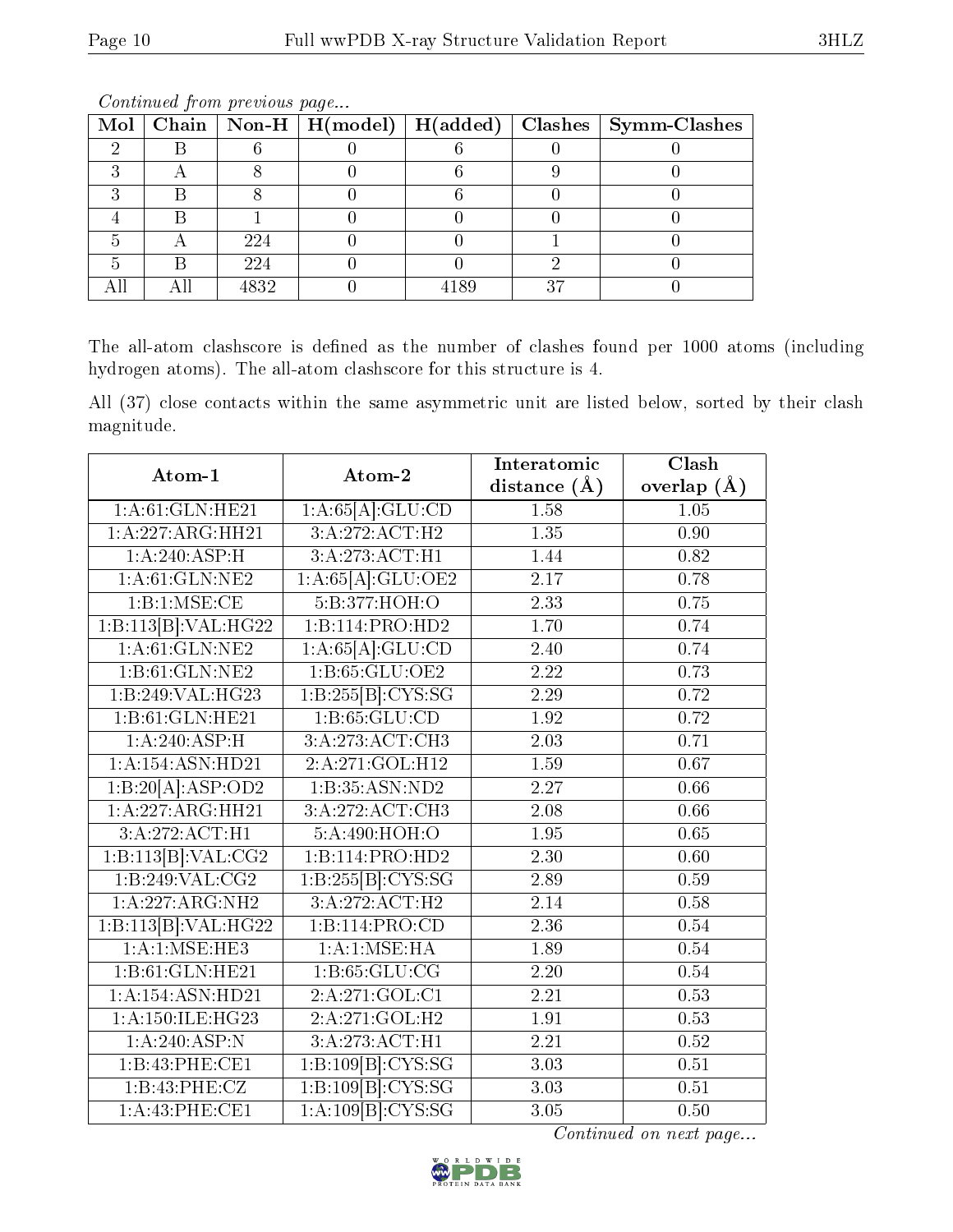| Atom-1                       | Atom-2             | Interatomic<br>distance $(A)$ | Clash<br>overlap $(A)$ |
|------------------------------|--------------------|-------------------------------|------------------------|
| 1:A:61:GLN:NE2               | 1:A:65[A]:GLU:CG   | 2.77                          | 0.48                   |
| 1:A:20[A]:ASP:OD2            | 1: A:35: ASN:ND2   | 2.45                          | 0.48                   |
| 1:A:61:GLN:HE21              | 1:A:65[A]:GLU:CG   | 2.26                          | 0.47                   |
| 1: A:43:PHE: CZ              | 1:A:109[B]:CYS:SG  | 3.08                          | 0.47                   |
| 1:A:120:LYS:HD3              | 1:A:123[A]:GLU:OE1 | 2.15                          | 0.46                   |
| $1:A:240:ASP:H\overline{B3}$ | 3:A:273:ACT:H1     | 1.99                          | 0.45                   |
| 1:B:104:ASN:ND2              | 5:B:369:HOH:O      | 2.30                          | 0.43                   |
| 1:A:192:SER:OG               | 1: A: 195: LYS: CG | 2.66                          | 0.43                   |
| 1:A:176[A]:GLU:HG3           | 1: A:213: GLU:HG3  | 2.02                          | 0.42                   |
| 1:A:242[B]:MSE:HG3           | 3:A:272:ACT:H3     | 2.02                          | 0.41                   |

Continued from previous page...

There are no symmetry-related clashes.

### 5.3 Torsion angles (i)

#### 5.3.1 Protein backbone  $(i)$

In the following table, the Percentiles column shows the percent Ramachandran outliers of the chain as a percentile score with respect to all X-ray entries followed by that with respect to entries of similar resolution.

The Analysed column shows the number of residues for which the backbone conformation was analysed, and the total number of residues.

| Mol | Chain | Analysed                           | <b>Favoured</b> | $\mid$ Allowed $\mid$ Outliers | Percentiles                                        |
|-----|-------|------------------------------------|-----------------|--------------------------------|----------------------------------------------------|
|     |       | $283/269$ (105\%)                  | $1281(99\%)$    | $2(1\%)$                       | $\boxed{100}$<br>$\blacksquare$ 100 $\blacksquare$ |
|     |       | $278/269$ (103\%)   276 (99\%)     |                 | $2(1\%)$                       | 100 <sup>1</sup>                                   |
| All | All   | $561/538$ $(104\%)$   557 $(99\%)$ |                 | $4(1\%)$                       | 100 <sup>1</sup>                                   |

There are no Ramachandran outliers to report.

#### 5.3.2 Protein sidechains (i)

In the following table, the Percentiles column shows the percent sidechain outliers of the chain as a percentile score with respect to all X-ray entries followed by that with respect to entries of similar resolution.

The Analysed column shows the number of residues for which the sidechain conformation was analysed, and the total number of residues.

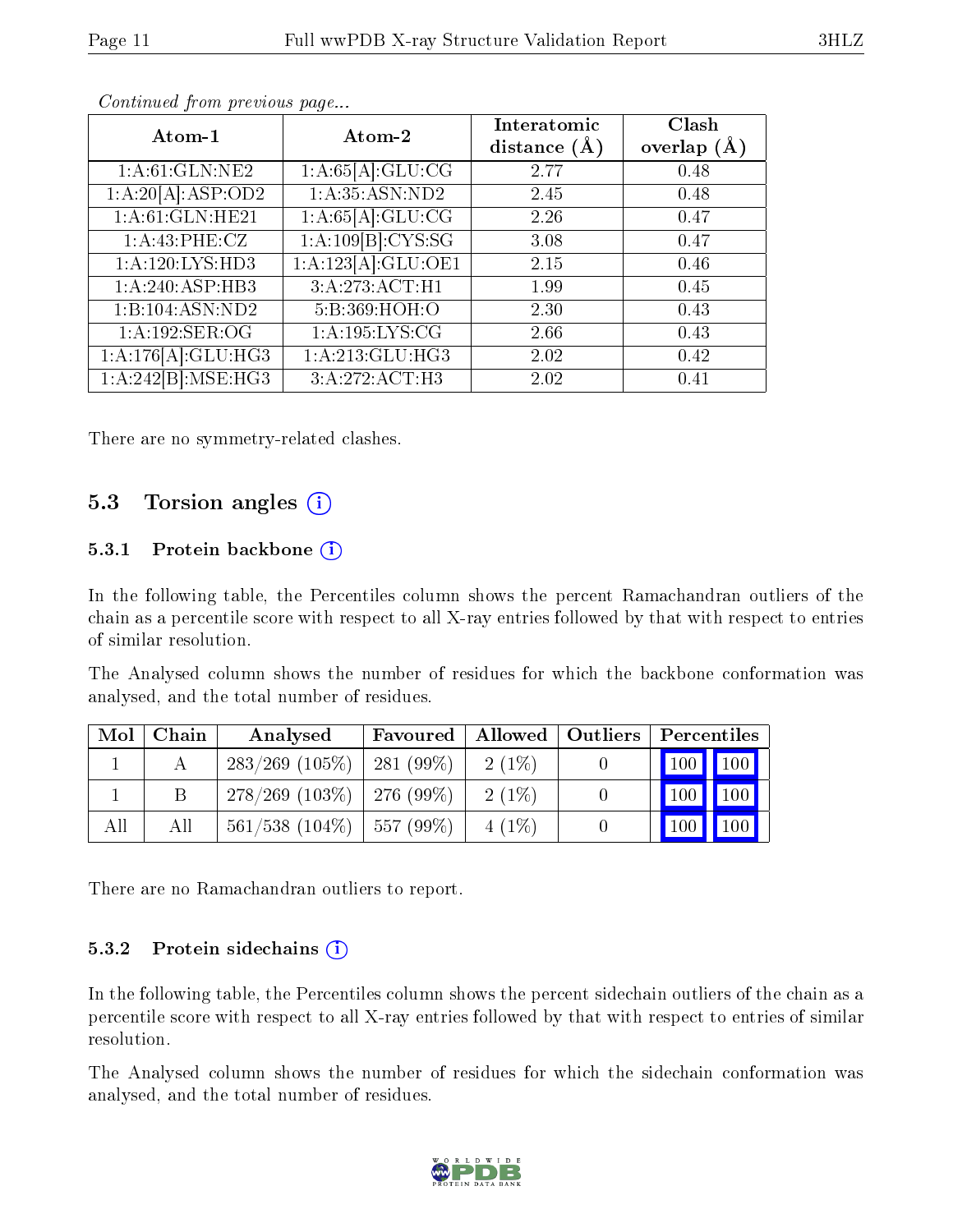| Mol | Chain | Analysed          | Rotameric   Outliers |          | Percentiles            |     |
|-----|-------|-------------------|----------------------|----------|------------------------|-----|
|     |       | $232/222(104\%)$  | $231(100\%)$         | $1(0\%)$ | $\vert 91 \vert \vert$ | 82  |
|     | B     | $224/222(101\%)$  | $224(100\%)$         |          | 100                    | 100 |
| All | All   | $456/444$ (103\%) | 455 $(100\%)$        | $1(0\%)$ | 93                     | 86  |

All (1) residues with a non-rotameric sidechain are listed below:

| $Mol$   Chain   Res | Type |
|---------------------|------|
|                     |      |

Some sidechains can be flipped to improve hydrogen bonding and reduce clashes. All (4) such sidechains are listed below:

| Mol | Chain | Res | <b>Type</b> |
|-----|-------|-----|-------------|
|     |       | 61  | GLN         |
|     |       | 154 | <b>ASN</b>  |
|     |       | 235 | <b>GLN</b>  |
|     |       | 235 | GL N        |

#### 5.3.3 RNA (i)

There are no RNA molecules in this entry.

### 5.4 Non-standard residues in protein, DNA, RNA chains (i)

There are no non-standard protein/DNA/RNA residues in this entry.

#### 5.5 Carbohydrates (i)

There are no carbohydrates in this entry.

#### 5.6 Ligand geometry (i)

Of 9 ligands modelled in this entry, 1 is monoatomic - leaving 8 for Mogul analysis.

In the following table, the Counts columns list the number of bonds (or angles) for which Mogul statistics could be retrieved, the number of bonds (or angles) that are observed in the model and the number of bonds (or angles) that are dened in the Chemical Component Dictionary. The Link column lists molecule types, if any, to which the group is linked. The Z score for a bond length (or angle) is the number of standard deviations the observed value is removed from the

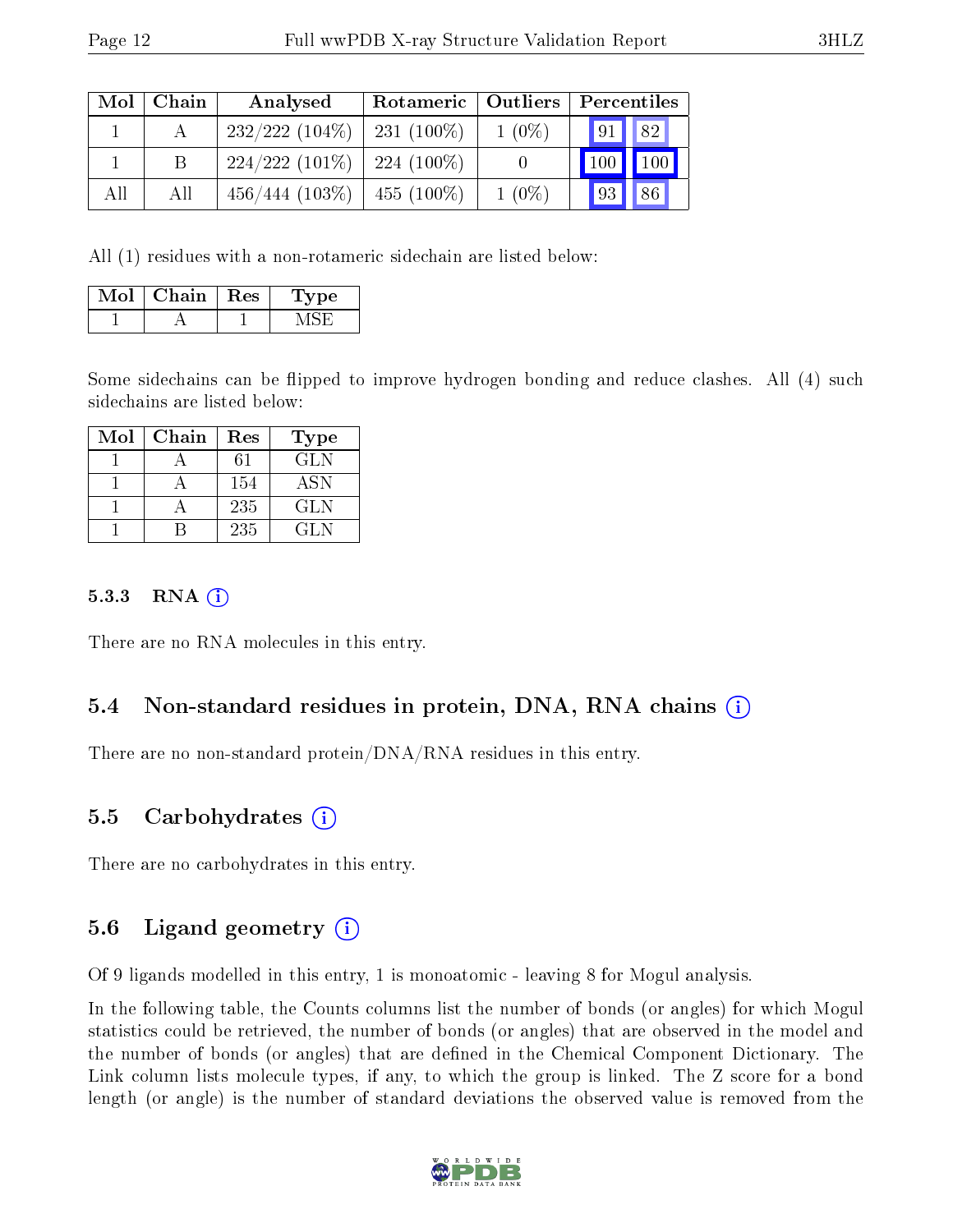| Mol<br>Chain<br>Type |                  |   |     | Res            |        | Link |             | Bond lengths |             |                | Bond angles |  |  |
|----------------------|------------------|---|-----|----------------|--------|------|-------------|--------------|-------------|----------------|-------------|--|--|
|                      |                  |   |     |                | Counts | RMSZ | # $ Z  > 2$ | Counts       | <b>RMSZ</b> | Z >2<br>#      |             |  |  |
| 3                    | $\overline{ACT}$ | Β | 271 | $\blacksquare$ | 1,3,3  | 0.72 |             | 0,3,3        | 0.00        |                |             |  |  |
| 2                    | GOL              | B | 269 | 4              | 5,5,5  | 0.47 |             | 5,5,5        | 0.49        | $\overline{0}$ |             |  |  |
| 3                    | <b>ACT</b>       | B | 270 |                | 1,3,3  | 2.43 | $(100\%)$   | 0,3,3        | 0.00        |                |             |  |  |
| $\overline{2}$       | GOL              | А | 270 |                | 5,5,5  | 0.39 |             | 5,5,5        | 0.88        | $\theta$       |             |  |  |
| $\overline{2}$       | GOL              | А | 269 |                | 5,5,5  | 0.23 |             | 5,5,5        | 0.65        | $\theta$       |             |  |  |
| 2                    | GOL              | А | 271 |                | 5,5,5  | 0.49 |             | 5,5,5        | 0.64        | $\overline{0}$ |             |  |  |
| 3                    | ACT              | А | 272 |                | 1,3,3  | 0.32 |             | 0.3.3        | 0.00        |                |             |  |  |
| 3                    | ACT              |   | 273 |                | 1,3,3  | 0.99 |             | 0,3,3        | 0.00        |                |             |  |  |

expected value. A bond length (or angle) with  $|Z| > 2$  is considered an outlier worth inspection. RMSZ is the root-mean-square of all Z scores of the bond lengths (or angles).

In the following table, the Chirals column lists the number of chiral outliers, the number of chiral centers analysed, the number of these observed in the model and the number defined in the Chemical Component Dictionary. Similar counts are reported in the Torsion and Rings columns. '-' means no outliers of that kind were identified.

| $\text{Mol}$ | Type | Chain | $\operatorname{Res}$ | $\mid$ Link $\mid$ Chirals $\mid$ | Torsions         | Rings |
|--------------|------|-------|----------------------|-----------------------------------|------------------|-------|
|              | GOL  |       | 269                  |                                   | 0/4/4/4          |       |
| $\Omega$     | GOL  | B     | 269                  |                                   | $\left 4\right $ |       |
|              | GOL  |       | 270                  |                                   | 0/4/4/4          |       |
|              | GOL  |       | 271                  |                                   | 2/4/4/4          |       |

All (1) bond length outliers are listed below:

|  |  |                          | $\mid$ Mol $\mid$ Chain $\mid$ Res $\mid$ Type $\mid$ Atoms $\mid$ Z $\mid$ Observed(A) $\mid$ Ideal(A) $\mid$ |      |
|--|--|--------------------------|----------------------------------------------------------------------------------------------------------------|------|
|  |  | 270   ACT   CH3-C   2.43 | 1.51                                                                                                           | 1.48 |

There are no bond angle outliers.

There are no chirality outliers.

All (2) torsion outliers are listed below:

| $Mol$   Chain   Res   Type |        |         | Atoms                           |
|----------------------------|--------|---------|---------------------------------|
|                            | $-271$ |         | $\vert$ GOL $\vert$ O1-C1-C2-O2 |
|                            | 271    | - GOL - | O1-C1-C2-C3                     |

There are no ring outliers.

3 monomers are involved in 12 short contacts:

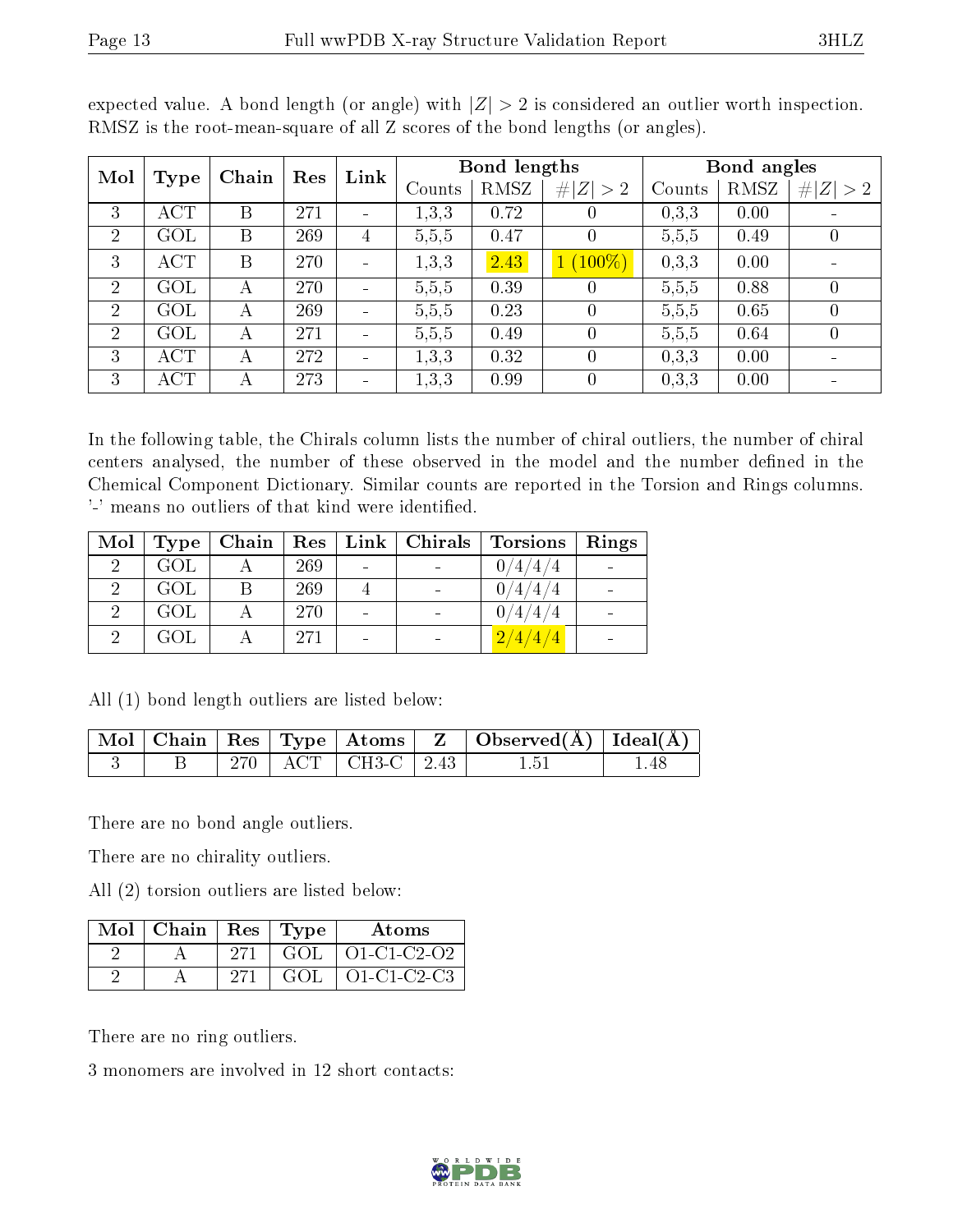|  |     |  | Mol   Chain   Res   Type   Clashes   Symm-Clashes |
|--|-----|--|---------------------------------------------------|
|  |     |  |                                                   |
|  | 979 |  |                                                   |
|  | 273 |  |                                                   |

## 5.7 [O](https://www.wwpdb.org/validation/2017/XrayValidationReportHelp#nonstandard_residues_and_ligands)ther polymers (i)

There are no such residues in this entry.

## 5.8 Polymer linkage issues (i)

There are no chain breaks in this entry.

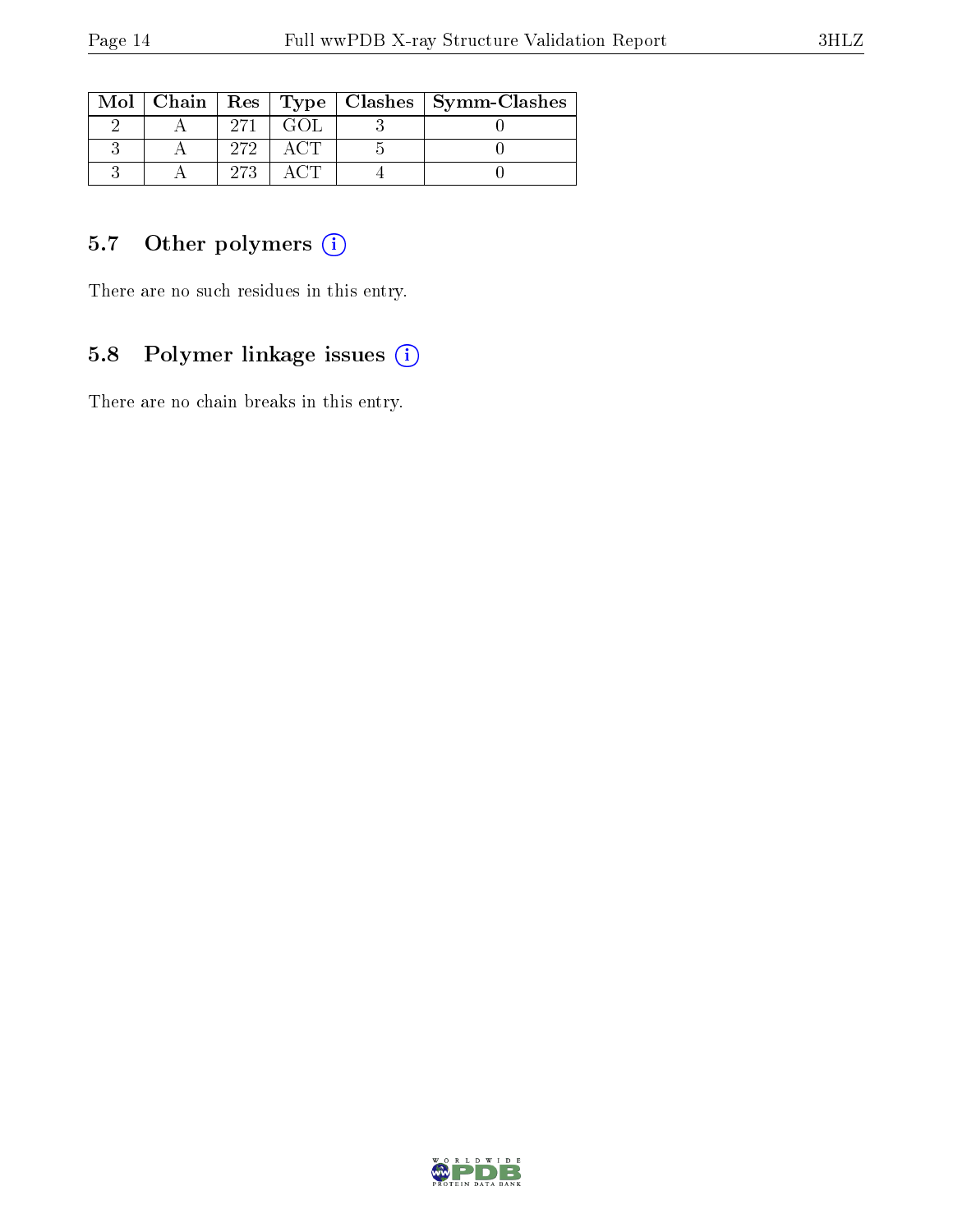## 6 Fit of model and data  $(i)$

## 6.1 Protein, DNA and RNA chains (i)

In the following table, the column labelled  $#RSRZ>2'$  contains the number (and percentage) of RSRZ outliers, followed by percent RSRZ outliers for the chain as percentile scores relative to all X-ray entries and entries of similar resolution. The OWAB column contains the minimum, median,  $95<sup>th</sup>$  percentile and maximum values of the occupancy-weighted average B-factor per residue. The column labelled  $Q< 0.9$  lists the number of (and percentage) of residues with an average occupancy less than 0.9.

| Mol | Chain | Analysed         | ${ <\hspace{-1.5pt}{\mathrm{RSRZ}} \hspace{-1.5pt}>}$ | $\#\text{RSRZ}{>}2$         |             | $OWAB(A^2)$    | $\rm Q\textcolor{black}{<}0.9$ |
|-----|-------|------------------|-------------------------------------------------------|-----------------------------|-------------|----------------|--------------------------------|
|     |       | $263/269$ (97\%) | 0.05                                                  | 73 <br>$4(1\%)$             | <b>78</b>   | 18, 23, 32, 45 |                                |
|     |       | $264/269$ (98\%) | 0.07                                                  | $5(1\%)$ 66                 | 71          | 18, 22, 33, 45 |                                |
| All | All   | $527/538$ (97%)  | 0.06                                                  | $9(1\%)$<br>70 <sub>1</sub> | $\sqrt{75}$ | 18, 23, 33, 45 |                                |

All (9) RSRZ outliers are listed below:

| Mol | Chain | Res  | Type       | <b>RSRZ</b> |
|-----|-------|------|------------|-------------|
| 1   | А     | 135  | <b>GLY</b> | 5.1         |
|     | В     | 135  | <b>GLY</b> | 3.8         |
| 1   | В     |      | <b>GLY</b> | 3.3         |
| 1   | В     | 48 A | PHE        | 2.8         |
| 1   | В     | 137  | <b>LYS</b> | 2.4         |
| 1   | А     | 48[A | PHE        | 2.3         |
|     | В     | 134  | GLU        | 2.3         |
| 1   | А     | 134  | GLU        | 2.3         |
|     |       | 138  | TYR        | $2.0\,$     |

### 6.2 Non-standard residues in protein, DNA, RNA chains  $(i)$

There are no non-standard protein/DNA/RNA residues in this entry.

### 6.3 Carbohydrates (i)

There are no carbohydrates in this entry.

## 6.4 Ligands  $(i)$

In the following table, the Atoms column lists the number of modelled atoms in the group and the number defined in the chemical component dictionary. The B-factors column lists the minimum,